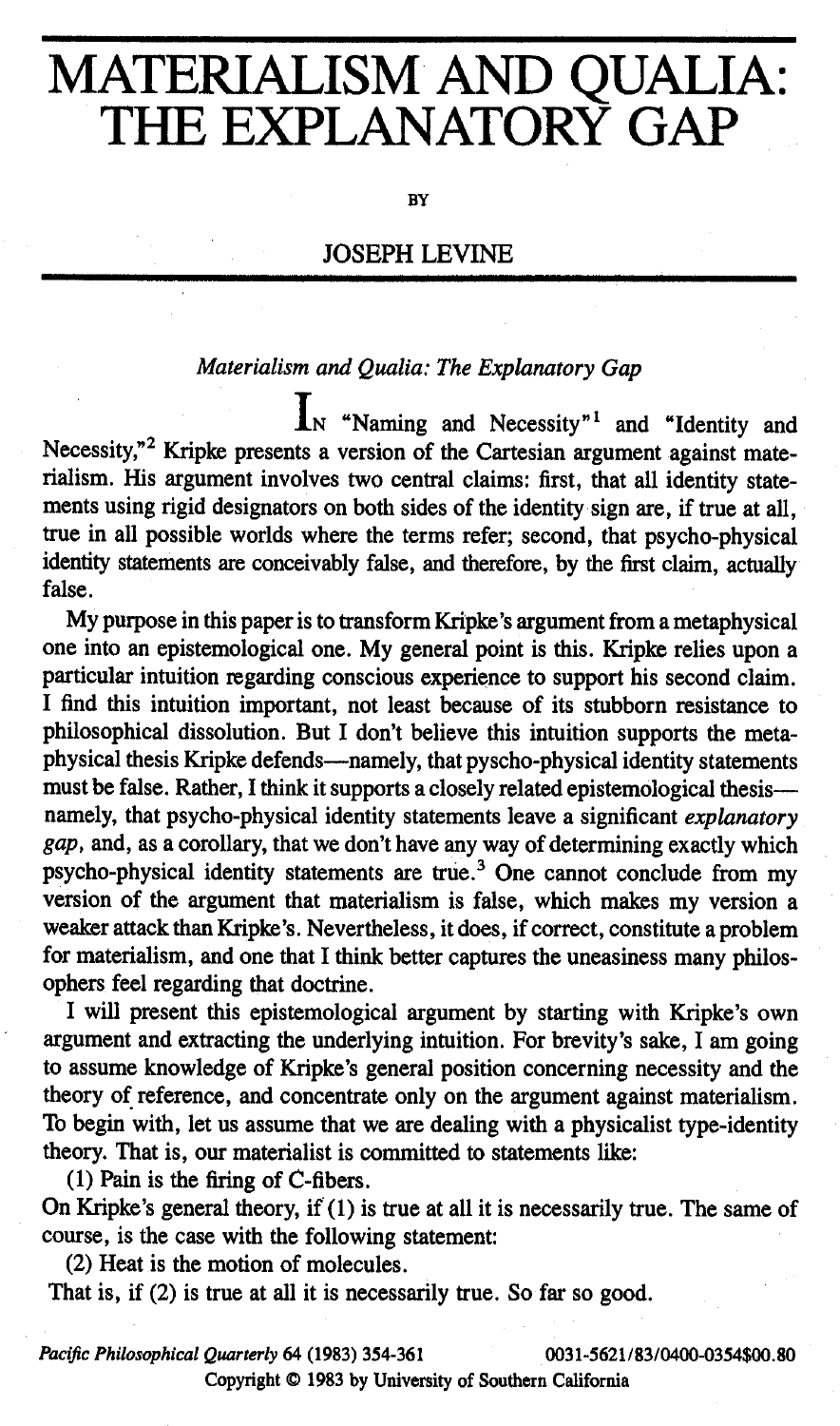The problem arises when we note that, with both (1) and (2), there is a felt contingency about them. That is, it seems conceivable that they be false. If they are necessarily true, however, that means there is no possible world in which they are false. Thus, imagining heat without the motion of molecules, or pain without the firing of C-fibers, must be to imagine a logically impossible world. Yet these suppositions *seem* coherent enough. Kripke responds that the felt contingency of  $(2)$  can be satisfactorily explained away, but that this can't be done for (1). Thus, there is an important difference between psycho-physical identities and other theoretical identities, and this difference makes belief in the former implausible.

The difference between the two cases is this. When it seems plausible that (2) is contingent, one can become disabused of this notion by noting that instead of imagining *heat* without the motion of molecules, one is really imagining there being some phenomenon that affects our senses the way heat in fact does, but is not the motion of molecules. The truly contingent statement is not (2) but

(2') The phenomenon we experience through the sensations of warmth and cold, which is responsible for the expansion and contraction of mercury in thermometers, which causes some gases to rise and others to sink, etc., is the motion of molecules.

However, this sort of explanation will not work for (1). When we imagine a possible world in which a phenomenon is experienced as pain but we have no Cfibers, that is a possible world in which there *is* pain without there being any Cfibers. This is so, argues Kripke, for the simple reason that the experience of pain, the sensation of pain, counts as pain itself. We cannot make the distinction here, as we can with heat, between the way it appears to us and the phenomenon itself. Thus, we have no good account of our intuition that (1) is contingent, unless we give up the truth of (1) altogether.

Now, there are several responses available to the materialist. First of all, the most popular materialist view nowadays is functionalism, which is not committed to even the contingent truth of statements like (1). Rather than identifying types of mental states with types of physical states, functionalists identify the former with types of functional, or what Boyd calls "configurational" states.<sup>4</sup> Functional states are more abstract than physical states, and are capable of realization in a wide variety of physical constitutions. In terms of the computer metaphor, which is behind many functionalist views, our mentality is a matter of the way we are "programmed," our "software," whereas our physiology is a matter of our "hardware." On this view, the intuition that pain could exist without C-fibers is explained in terms of the multiple realizability of mental states. This particular dilemma, then, doesn't appear to arise for functionalist materialists.

However, this reply won't work. First of all, a Kripke-style argument can be mounted against functionalist identity statements as well. Ned Block, in "Troubles with Functionalism,"<sup>5</sup> actually makes the argument. He asks us to imagine any complete functionalist description of pain (embedded, of course, in a relatively complete functionalist psychological theory). Though we have no idea as yet exactly what this description would be, insofar as it is a *functionalist* description, we know roughly what form it would take. Call this functionalist description "F." Then functionalism entails the following statement:

(3) To be in pain is to be in state F.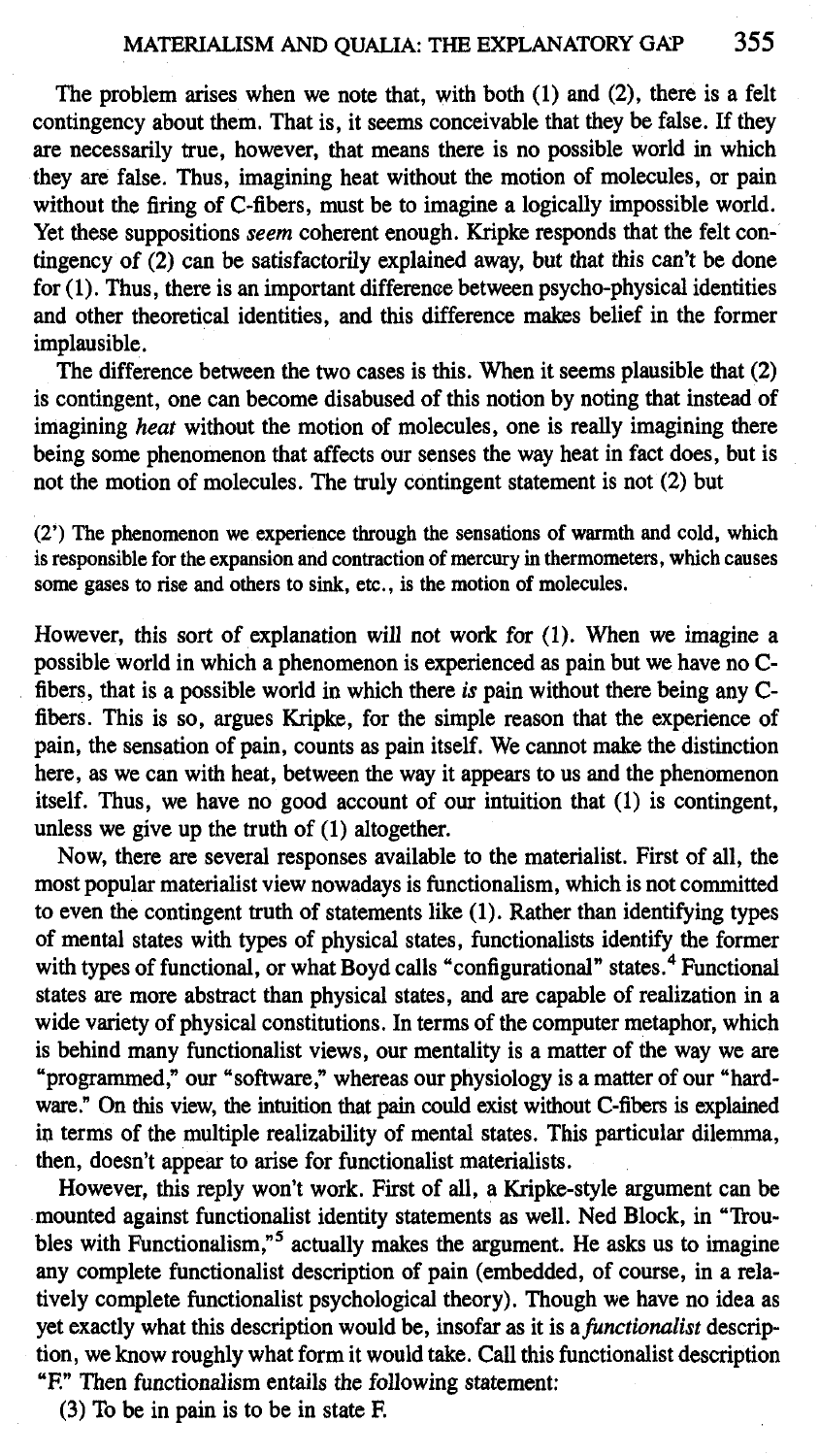Again, on Kripke's theory of reference, (3) is necessarily true if true at all. Again, it seems imaginable that in some possible world (perhaps even in the actual world) (3) is false. Block attempts to persuade us of this by describing a situation where some object is in F but it is doubtful that it is in pain. For instance, suppose F were satisfied by the entire nation of China—which, given the nature of functional descriptions, is logically possible. Note that all the argument requires is that it should be *possible* that the entire nation of China, while realizing F, not be in pain. This certainly does seem possible.

Furthermore, some adherents of functionalism have moved back toward physicalist reductionism for qualia, largely in response to considerations like those put forward by Block. The idea is this. What Block's example seems to indicate is that functional descriptions are just *too* abstract to capture the essential features of qualitative sensory experiences. The so-called "inverted spectrum" argument—which involves the hypothesis that two people could share functional descriptions yet experience different visual qualia when viewing the same object also points up the excessive abstractness of functional descriptions. Now one way some functionalists propose to deal with this problem is to return to a physicalist type-identity theory for sensory qualia, or at least for particular kinds of sensory qualia.<sup>6</sup> The gist of the latter proposal is this. While it's sufficient for being conscious (for having qualia at all) that an entity realize the appropriate functional description, the particular way a qualitative state is experienced is determined by the nature of the physical realization. So if, while looking at a ripe McIntosh apple, I experience the visual quality normally associated with looking at ripe McIntosh apples, and my inverted friend experiences the quality normally associated with looking at ripe cucumbers, this has to do with the difference in our physical realizations of the same functional state. Obviously, if we adopt this position Kripke's original argument applies.

So far, then, we see that the move to functionalism doesn't provide materialists with a way to avoid the dilemma Kripke poses: either bite the bullet and deny that (1), or (3), is contingent, or give up materialism. Well, what about biting the bullet? Why not just say that, intuition notwithstanding, statements like (1) and (3) are not contingent? In fact, Kripke himself, by emphasizing the gulf between epistemological possibility and metaphysical possibility, might even seem to give the materialist the ammunition she needs to attack the legitimacy of the appeal to this intuition. For what seems intuitively to be the case is, if anything, merely an epistemological matter. Since epistemological possibility is not sufficient for metaphysical possibility, the fact that what is intuitively contingent turns out to be metaphysically necessary should not bother us terribly. It's to be expected.

In the end, of course, one can just stand pat and say that. This is why I don't think Kripke's argument is entirely successful. However, I do think the intuitive resistance to materialism brought out by Kripke (and Block) should not be shrugged off as *merely* a matter of epistemology. Though clearly an epistemological matter, I think this intuitive resistance to materialism should bother us a lot. But before I can defend this claim, the intuition in question requires some clarification.

First of all, let's return to our list of statements. What I want to do is look more closely at the difference between statement (2) on the one hand, and statements (1) and (3) on the other. One difference between them, already noted, was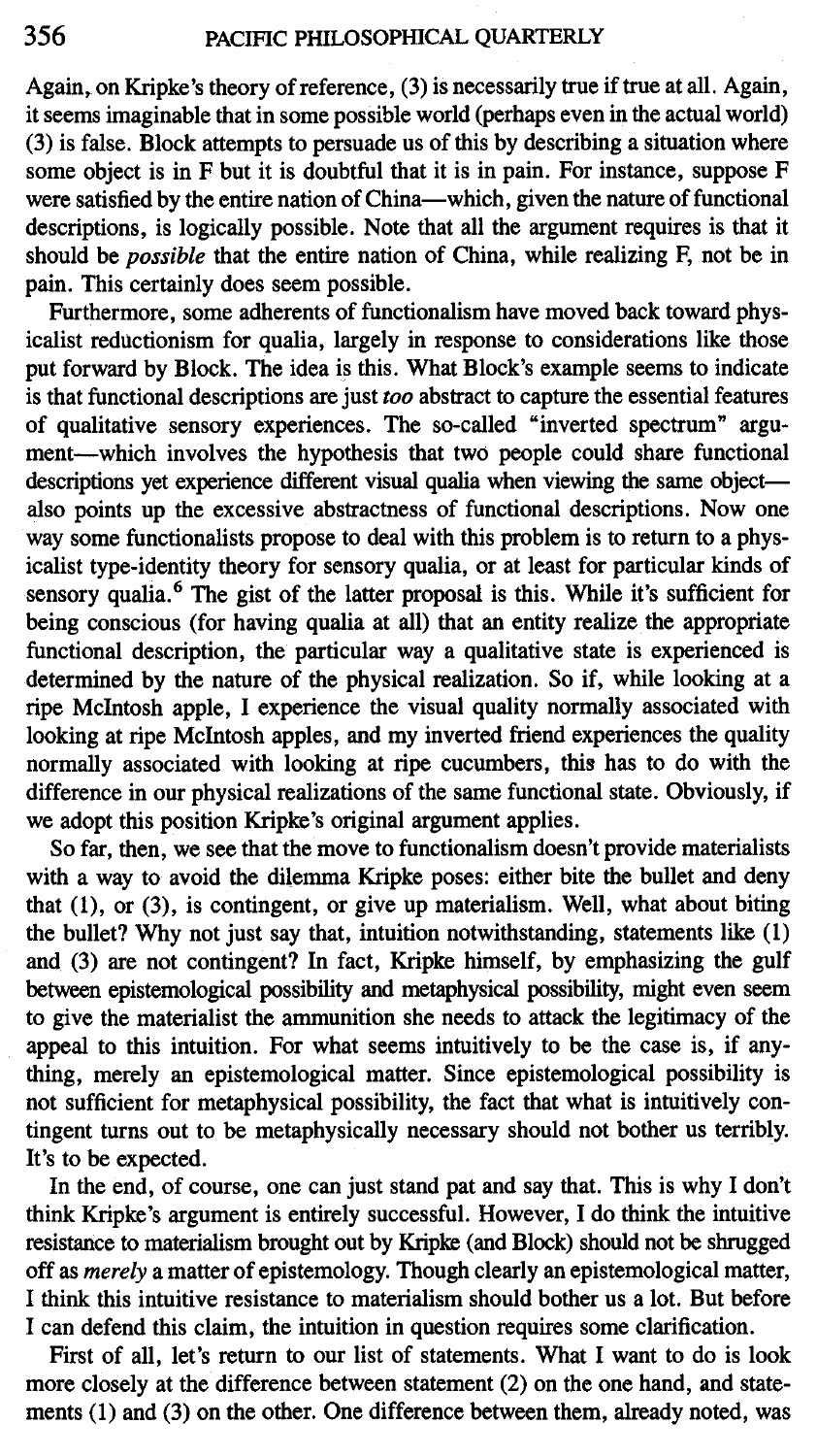the fact that the felt contingency of (2) could be explained away while the felt contingency of the others could not. But I want to focus on another difference, one which I think underlies the first one. Statement (2), I want to say, expresses an identity that is *fully explanatory,* with nothing crucial left out. On the other hand, statements (1) and (3) do seem to leave something crucial unexplained, there is a "gap" in the explanatory import of these statements. It is this explanatory gap, I claim, which is responsible for their vulnerability to Kripke-type objections. Let me explain what I mean by an "explanatory gap."

What is explanatory about  $(2)$ ?  $(2)$  states that heat is the motion of molecules. The explanatory force of this statement is captured in statements like (2') above. (2') tells us by what mechanism the causal functions we associate with heat are effected. It is explanatory in the sense that our knowledge of chemistry and physics makes intelligible how it is that something like the motion of molecules could play the causal role we associate with heat. Furthermore, antecedent to our discovery of the essential nature of heat, its causal role, captured in statements like (2'), exhausts our notion of it. Once we understand how this causal role is carried out there is nothing more we need to understand.

Now, what is the situation with (1)? What is explained by learning that pain is the firing of C-fibers? Well, one might say that in fact quite a bit is explained. If we believe that part of the concept expressed by the term "pain" is that of a state which plays a certain causal role in our interaction with the environment (e.g. it warns us of damage, it causes us to attempt to avoid situations we believe will result in it, etc.), (2) explains the mechanisms underlying the performance of these functions. So, for instance, if penetration of the skin by a sharp metallic object excites certain nerve endings, which in turn excite the C-fibers, which then causes various avoidance mechanisms to go into effect, the causal role of pain has been explained.

Of course, the above is precisely the functionalist story. Obviously, there is something right about it. Indeed, we do feel that the causal role of pain is crucial to our concept of it, and that discovering the physical mechanism by which this causal role is effected explains an important facet of what there is to be explained about pain. However, there is more to our concept of pain than its causal role, there is its qualitative character, how it feels; and what is left unexplained by the discovery of C-fiber firing is *why pain should feel the way it doesl* For there seems to be nothing about C-fiber firing which makes it naturally "fit" the phenomenal properties of pain, any more than it would fit some other set of phenomenal properties. Unlike its functional role, the identification of the qualitative side of pain with C-fiber firing (or some property of C-fiber firing) leaves the connection between it and what we identify it with completely mysterious. One might say, it makes the way pain feels into merely a brute fact.

Perhaps my point is easier to see with the example above involving vision. Let's consider again what it is to see green and red. The physical story involves talk about the various wave-lengths detectable by the retina, and the receptors and processors that discriminate among them. Let's call the physical story for seeing red "R" and the physical story for seeing green "G." My claim is this. When we consider the qualitative character of our visual experiences when looking at ripe McIntosh apples, as opposed to looking at ripe cucumbers, the difference is not explained by appeal to G and R. For R doesn't really explain why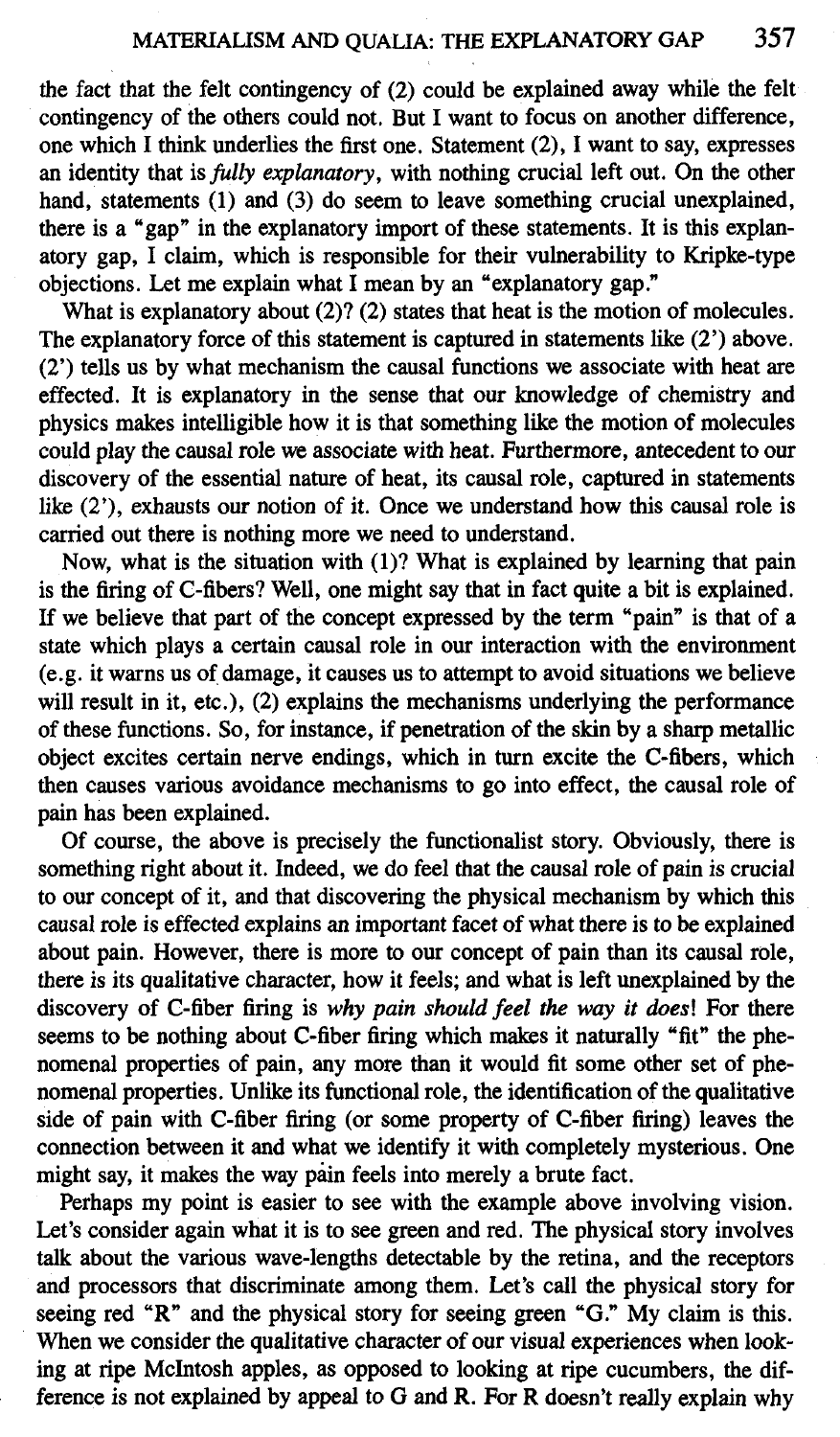I have the one kind of qualitative experience—the kind I have when looking at McIntosh apples—and not the other. As evidence for this, note that it seems just as easy to imagine G as it is to imagine R underlying the qualitative experience that is in fact associated with R. The reverse, of course, also seems quite imaginable.

It should be clear from what's been said that it doesn't help if we actually identify qualia with their functional roles. First of all, as I mentioned above, some functionalists resist this and prefer to adopt some form of type-physicalism for qualia. So when seeking the essence of how it feels to be in a certain functional state, they claim we must look to the essence of the physical realization. Secondly, even if we don't take this route, it still seems that we can ask why the kind of state that performs the function performed by pain, whatever its physical basis, should *feel* the way pain does. The analogous question regarding heat doesn't feel compelling. If someone asks why the motion of molecules plays the physical role it does, one can properly reply that an understanding of chemistry and physics is all that is needed to answer that question. If one objects that the phenomenal properties we associate with heat are not explained by identifying it with the motion of molecules, since being the motion of molecules seems compatible with all sorts of phenomenal properties, this just reduces to the problem under discussion. For it is precisely phenomenal properties—how it is for us to be in certain mental (including perceptual) states—which seem to resist physical (including functional) explanations.

Of course, the claim that (1) and (3) leave an explanatory gap in a way that (2) doesn't cannot be made more precise than the notion of explantion itself. Obviously, the D-N model of explanation is not sufficient for my purposes, since (1) and (3) presumably support counter-factuals and could be used, along with other premises, to deduce all sorts of particular facts.7 What we need is an account of what it is for a phenomenon to be made *intelligible,* along with rules which determine when the demand for further intelligibility is inappropriate. For instance, I presume that the laws of gravity explain, in the sense at issue here, the phenomena of falling bodies. There doesn't seem to be anything "left out." Yet I am told that the value of  $G$ , the gravitational constant, is not derived from any basic laws. It is a given, a primitive, brute fact about the universe. Does this leave us with a feeling that something which ought to be explained is not? Or do we expect that some facts of nature should appear arbitrary in this way? I am inclined to take the latter attitude with respect to  $G$ . So, one may ask, why does the connection between what it's like to be in a particular functional (or physical) state and the state itself demand explanation, to be made intelligible?

Without a theoretical account of the notion of intelligibility I have in mind, I can't provide a really adequate answer to this question. Yet I think there are ways to at least indicate why it is reasonable to seek such an explanation. First of all, the phenomenon of consciousness arises on the macroscopic level. That is, it is only highly organized physical systems which exhibit mentality. This is of course what one would expect if mentality were a matter of functional organization. Now, it just seems odd that primitive facts of the sort apparently presented by statements like (1) and (3) should arise at this level of organization. Materialism, as I understand it, implies explanatory reductionism of at least this minimal sort: that for every phenomenon not describable in terms of the fundamental physical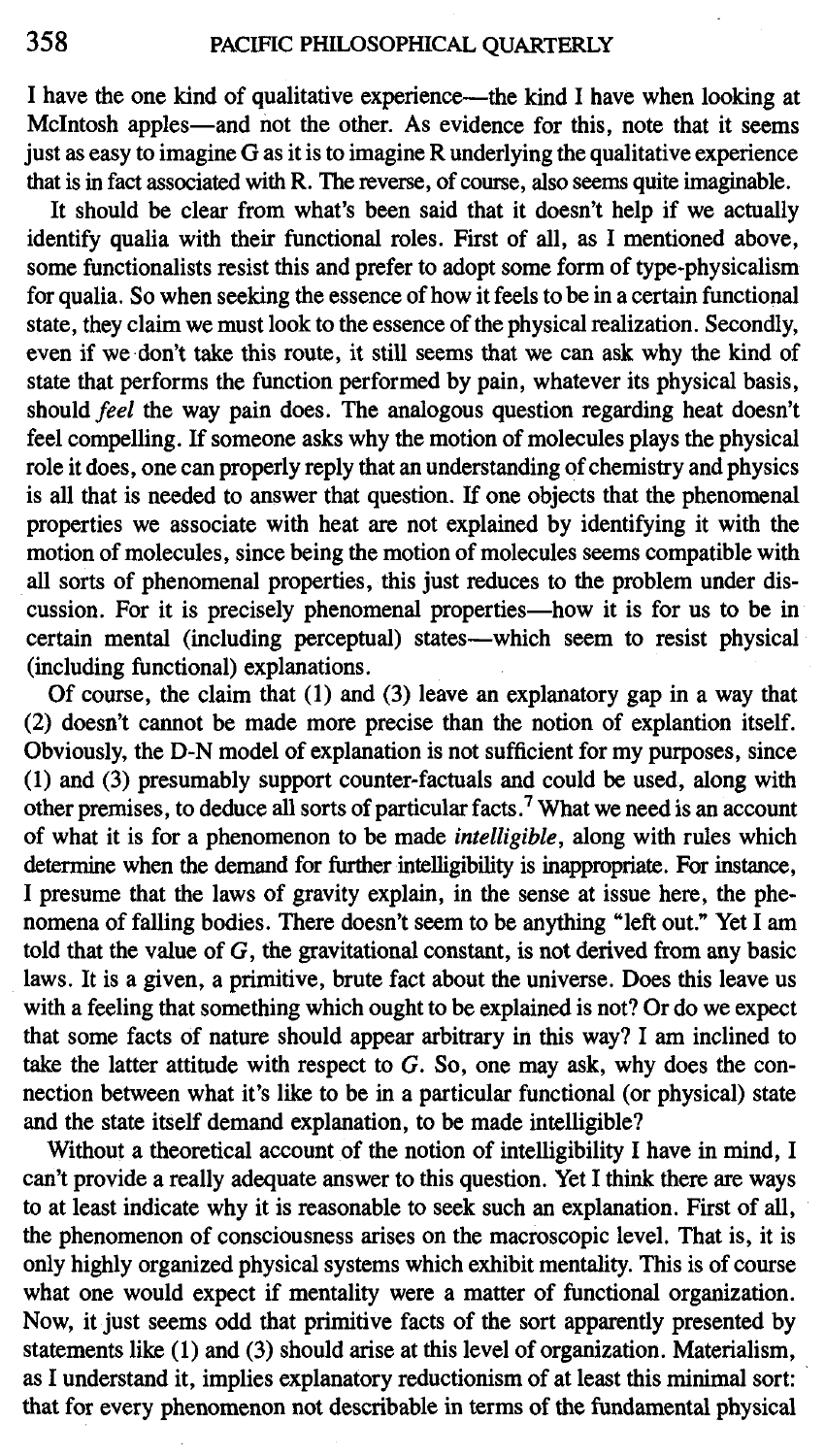magnitudes (whatever they turn out to be), there is a mechanism that is describable in terms of the fundamental physical magnitudes such that occurrences of the former are intelligible in terms of occurrences of the latter. While this minimal reductionism does not imply anything about the reducibility of theories like psychology to physics, it does imply that brute facts—of the sort exemplified by the value of *G*—will not arise in the domain of theories like psychology.

Furthermore, to return to my original point, the claim that statements (1) and (3) leave an explanatory gap accounts for their apparent contingency, and, more importantly, for the failure to explain away their apparent contingency in the standard way. After all, why is it that we can account for the apparent contingency of (2) in a theoretically and intuitively satisfactory manner, but not for that of (1) and (3)? Even if one believes that we don't have to take this intuitive resistance seriously, it is still legitimate to ask why the problem arises in these particular cases. As I claimed above, I think the difference in this regard between (2) on the one hand, and (1) and (3) on the other, is accounted for by the explanatory gap left by the latter as opposed to the former. Since this is the crucial connection between Kripke's argument and mine, let me belabor this point for a bit.

The idea is this. If there is nothing we can determine about C-fiber firing that explains why having one's C-fibers fire has the qualitative character that it does or, to put it another way, if what it's particularly like to have one's C-fibers fire is not explained, or made intelligible, by understanding the physical or functional properties of C-fiber firings—it immediately becomes imaginable that there be C-fiber firings without the feeling of pain, and *vice versa.* We don't have the corresponding intuition in the case of heat and the motion of molecules—once we get clear about the right way to characterize what we imagine—because whatever there is to explain about heat is explained by its being the motion of molecules. So, how could it be anything else?

The point I am trying to make was captured by  $Locke<sup>8</sup>$  in his discussion of the relation between primary and secondary qualities. He states that the simple ideas which we experience in response to impingements from the external world bear no intelligible relation to the corpuscular processes underlying impingement and response. Rather, the two sets of phenomena—corpuscular processes and simple ideas—are stuck together in an arbitrary manner. The simple ideas go with their respective corpuscular configurations because God chose to so attach them. He could have chosen to do it differently. Now, so long as the two states of affairs seem arbitrarily stuck together in this way, imagination will pry them apart. Thus it is the non-intelligibility of the connection between the feeling of pain and its physical correlate that underlies the apparent contingency of that connection.

Another way to support my contention that psycho-physical (or psycho-functional) identity statements leave an explanatory gap will also serve to establish the corollary I mentioned at the beginning of this paper; namely, that even if some psycho-physical identity statements are true, we can't determine exactly which ones are true. The two claims, that there is an explanatory gap and that such identities are, in a sense, unknowable, are interdependent and mutually supporting. First I will show why there is a significant problem about our ever coming to know that statements like  $(1)$  are true, then I will show how this is connected to the problem of the explanatory gap.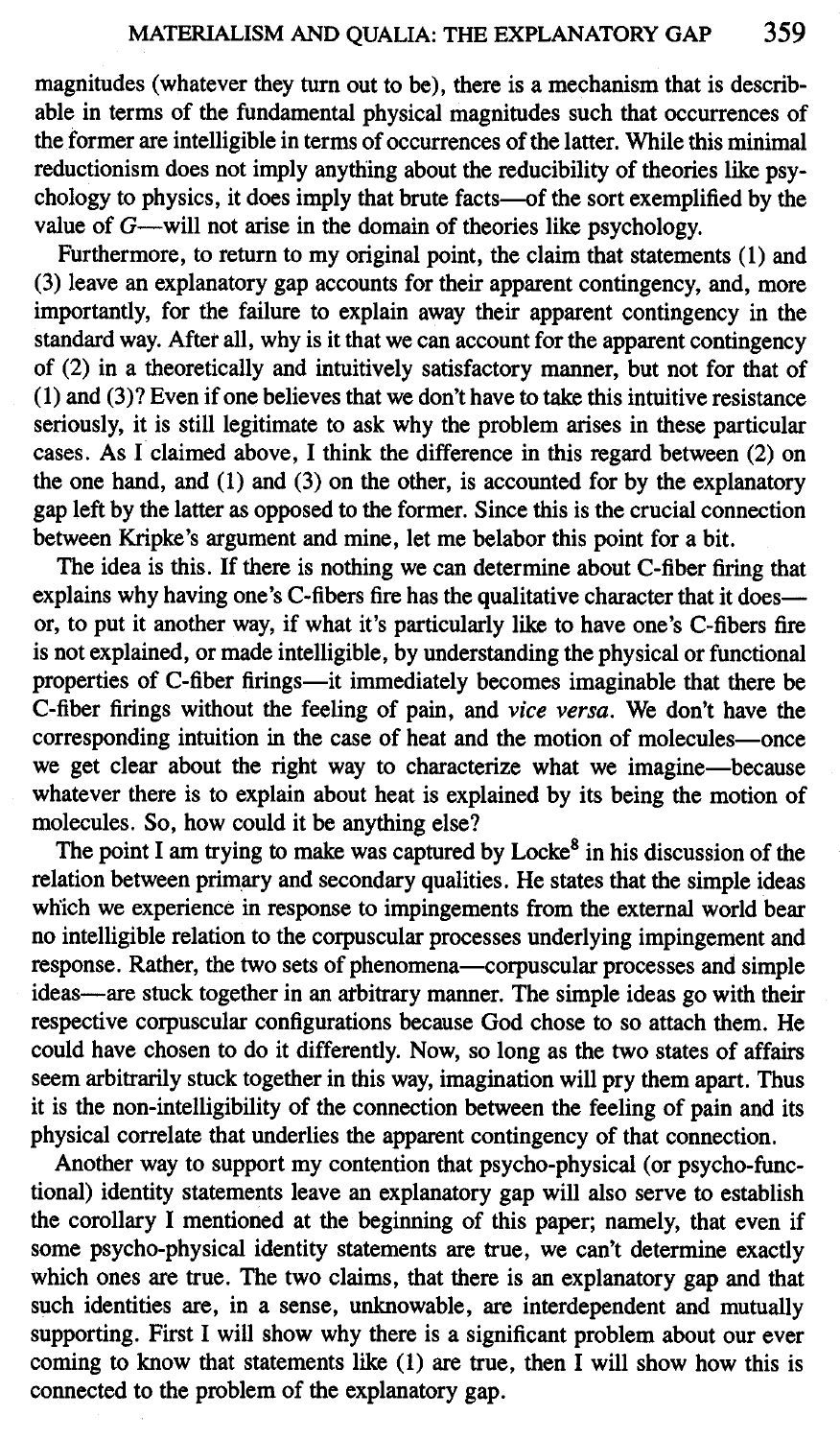### **360** PACIFIC PHILOSOPHICAL QUARTERLY

So suppose, as a matter of fact, that having the feeling of pain is identical with being in a particular kind of physical state. Well, which physical state? Suppose we believed it to be the firing of C-fibers because that was the state we found to be correlated with the feeling of pain in ourselves. Now imagine we come across alien life which gives every behavioral and functional sign of sharing our qualitative states. Do they have the feeling of pain we have? Well, if we believed that to have that feeling is to have one's C-fibers fire, and if the aliens don't have firing C-fibers, then we must suppose that they can't have this feeling. But the problem is, even if it is true that creatures with physical constitutions radically different from ours do not share our qualitative states, how do we determine what measure of physical similarity/dissimilarity to use? That is, the fact that the feeling of pain is a kind of physical state, if it is, doesn't itself tell us how thickly or thinly to slice our physical kinds when determining which physical state it is identical to. For all we know, pain is identical to the disjunctive state, the firing of C-fibers *or* the opening of D-valves (the latter disjunct realizing pain (say) in creatures with a hydraulic nervous system).9

This objection may seem like the standard argument for functionalism. However, I am actually making a quite different argument. First of all, the same objection can be made against various forms of functionalist identity statements. That is, if we believe that to have the feeling of pain is to be in some functional state, what measure of functional similarity/dissimilarity do we use in judging whether or not some alien creature shares our qualitative states? Now, the more inclusive we make this measure, the more pressure we feel about questions of inverted qualia, and therefore the more reason we have to adopt a physicalistreductionist position concerning particular kinds of qualia. This just brings us back where we started. That is, if having a radically different physical constitution is sufficient for having different qualia, there must be some fact of the matter about *how* different the physical constitution must be. But what possible evidence could tell between the hypothesis that the qualitative character of our pain is a matter of having firing C-fibers, and the hypothesis that it is a matter of having either firing C-fibers or opening D-valves?<sup>10</sup>

Now, if there Were some intrinsic connection discernible between having one's C-fibers firing (or being in functional state F) and what it's like to be in pain, by which I mean that experiencing the latter was intelligible in terms of the properties of the former, then we could derive our measure of similarity from the nature of the explanation. Whatever properties of the firing of C-fibers (or being in state F) that explained the feel of pain would determine the properties a kind of physical (or functional) state had to have in order to count as feeling like our pain. But without this explanatory gap filled in, facts about the kind or the existence of phenomenal experiences of pain in creatures physically (or functionally) different from us become impossible to determine. This, in turn, entails that the truth or falsity of (1), while perhaps metaphysically factual, is nevertheless epistemologically inaccessible. This seems to be a very undesirable consequence of materialism.

There is only one way in the end that I can see to escape this dilemma and remain a materialist. One must either deny, or dissolve, the intuition which lies at the foundation of the argument. This would involve, I believe, taking more of an eliminationist line with respect to qualia than many materialist philosophers